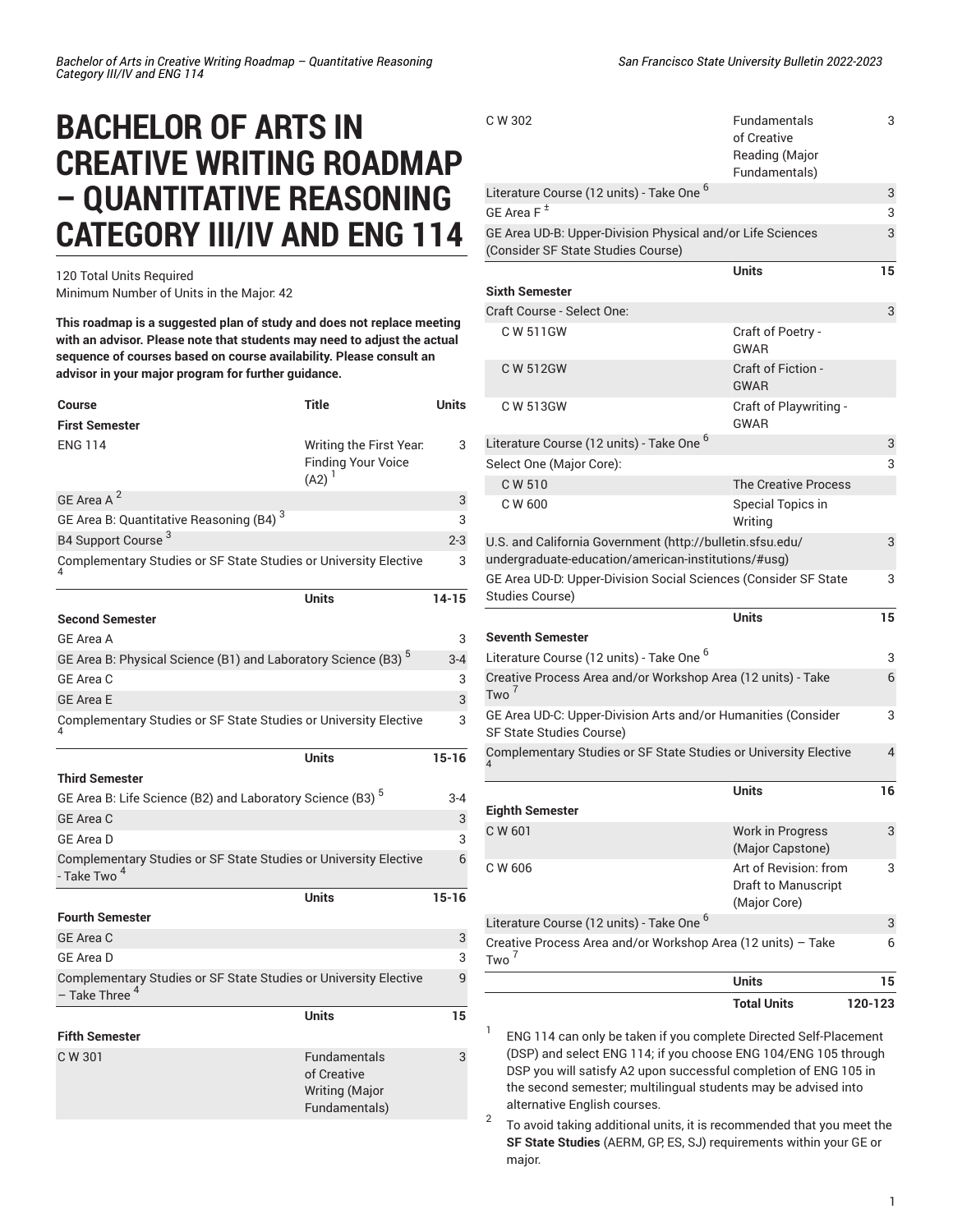3 To determine the best B4 course option, students should complete the online advising activity at [mathadvising.sfsu.edu](https://mathadvising.sfsu.edu/) ([https://](https://mathadvising.sfsu.edu/) [mathadvising.sfsu.edu/\)](https://mathadvising.sfsu.edu/). Questions? Contact Gator [Smart](https://gatorsmartstart.sfsu.edu/) Start. ([https://gatorsmartstart.sfsu.edu/\)](https://gatorsmartstart.sfsu.edu/)

## 4 **Complementary Studies**

Bachelor of Arts students must complete at least 12 units of Complementary Studies outside of the primary prefix for the major. (Note: Students may not use an alternate prefix that is cross-listed with the primary prefix for the major.)

Creative Writing majors will satisfy this requirement from within the major by taking 12 units of literature classes required in the major, which are recognized in the major list of any or all of the following prefixes: [ENG](http://bulletin.sfsu.edu/courses/eng/) ([http://bulletin.sfsu.edu/courses/eng/\)](http://bulletin.sfsu.edu/courses/eng/), [AFRS](http://bulletin.sfsu.edu/courses/afrs/) ([http://](http://bulletin.sfsu.edu/courses/afrs/) [bulletin.sfsu.edu/courses/afrs/\)](http://bulletin.sfsu.edu/courses/afrs/), [CWL](http://bulletin.sfsu.edu/courses/cwl/) [\(http://bulletin.sfsu.edu/](http://bulletin.sfsu.edu/courses/cwl/) [courses/cwl/\)](http://bulletin.sfsu.edu/courses/cwl/), [LTNS](http://bulletin.sfsu.edu/courses/ltns/) ([http://bulletin.sfsu.edu/courses/ltns/\)](http://bulletin.sfsu.edu/courses/ltns/), [WGS \(http://bulletin.sfsu.edu/courses/wgs/\)](http://bulletin.sfsu.edu/courses/wgs/), [HUM](http://bulletin.sfsu.edu/courses/hum/) ([http://](http://bulletin.sfsu.edu/courses/hum/) [bulletin.sfsu.edu/courses/hum/\)](http://bulletin.sfsu.edu/courses/hum/), [AAS](http://bulletin.sfsu.edu/courses/aa_s/) ([http://bulletin.sfsu.edu/](http://bulletin.sfsu.edu/courses/aa_s/) [courses/aa\\_s/](http://bulletin.sfsu.edu/courses/aa_s/)), [MGS \(http://bulletin.sfsu.edu/courses/mgs/\)](http://bulletin.sfsu.edu/courses/mgs/), or [AIS](http://bulletin.sfsu.edu/courses/ais/) (<http://bulletin.sfsu.edu/courses/ais/>).

Students who have earned AA-T or AS-T degrees and are pursuing a similar B.A. degree at SF State are required to fulfill the Complementary Studies requirement as defined by the major department. Students should consult with a major advisor about how transfer units and/or SF State units can best be applied to this requirement in order to ensure degree completion within 60 units.

5 Consider taking a class combined with a laboratory or a separate lab to fulfill B3 if not already satisfied.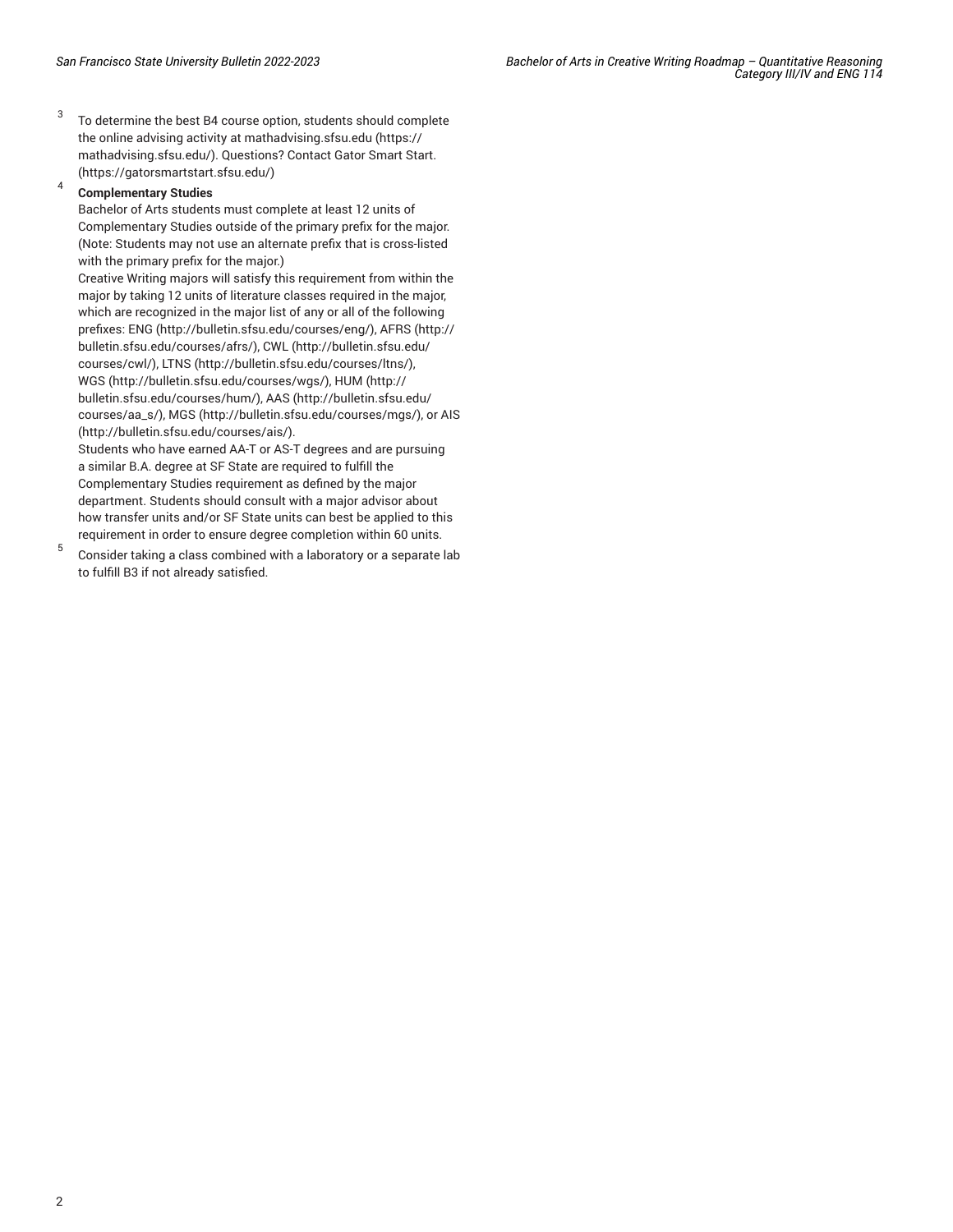6

**Literature (12 units)** AA S 322 Chinese American Language and Literature (3 units) (UD-C, AERM, SJ) AA S 332 Japanese American Art and Literature (3 units) (UD-C, AERM, SJ) AA S 352 Filipina/o American Literature, Art, and Culture (3 units) (UD-C, AERM, GP, SJ) AA S 372 Vietnamese American Literature (3 units) (UD-C, AERM) AA S 512 Asian American Children's/Adolescent Literature (3 units) (UD-C, AERM, SJ) AA S 582 Asian American Women's Literature and the Arts (3 units) (UD-C, AERM, SJ) AFRS 400 Black Arts and Humanities (3 units) (UD-C, AERM, SJ) AFRS 411 African and African American Literature (3 units) AFRS 645 Literature of the Harlem Renaissance (3 units) (UD-C, AERM, GP, SJ) AFRS 646 Frantz Fanon's Psychology of Violence, Negation, and Liberation (3 units) AIS 360 Modern American Indian Authors (3 units) (AERM) ARAB 400/RRS 400 Islam and Fiction in English (3 units) CHIN 600 Topics in Chinese Language, Literature, and Culture in English (3 units) CHIN 601GW The Poetic Tradition - GWAR (3 units) (GP) CHIN 602 The Narrative Tradition (3 units) CHIN 611GW The Revolutionary Tradition in Modern Chinese Literature - GWAR (3 units) (GP) CLAS 410/HUM 401 Ancient Greek Literature (3 units) (UD-C) CLAS 415/HUM 402 Ancient Roman Literature (3 units) (UD-C) C W 465/CWL 465/MGS 465 Modern Greek Poetry in Comparative Perspective (3 units) C W 497/MGS 497 Modern Greek Literature (3 units) CWL 420 Studies in Comparative Literature (3 units) CWL 421 Celtic Literature (3 units) (UD-C) CWL 423/HUM 423 Going Medieval: Medieval Literature and Contemporary Adaptations (3 units) (UD-C) CWL 424/HUM 424 Multicultural Middle Ages (3 units) (UD-C) CWL 432/HUM 532 From Ghost Stories to Short Stories: Japanese Fiction in Comparative Contexts (3 units) (UD-C, GP) CWL 440 "Typical American": Narratives of Multiculturalism in the Americas from 1492 to the Present (3 units) (UD-C, GP) CWL 450 Literary Crossings (3 units) (UD-C, GP) CWL 520 Modern Prose of the Americas (3 units) (GP) ENG 398/MGS 397 Greek American Literature (3 units) (UD-C, GP, SJ) ENG 401 Introduction to Writing Studies (3 units) (UD-C) ENG 418 Grammar for Writers (3 units) (UD-C) ENG 420 Introduction to the Study of Language (3 units) (UD-C, GP) ENG 422 History of the English Language (3 units) ENG 429 Stylistics (3 units) ENG 460 Literature in English to 1800 (3 units) ENG 461 Literature in English Since 1800 (3 units) ENG 465 Post-Apocalyptic Science Fiction (3 units) (UD-C, ES) ENG 495 Digital Humanities and Literacies (3 units) ENG 501 Age of Chaucer (3 units) (UD-C) ENG 510 The Age of Wit (3 units) (UD-C) ENG 514 Age of the Romantics (3 units) ENG 524 Contemporary American Short Story (3 units) ENG 525 Studies in American Literature (3 units) ENG 526 Age of the American Renaissance: 1830-1860 (3 units) (UD-C, AERM, SJ) ENG 527 American Literature: 1860-1914 (3 units) ENG 528 American Literature: 1914-1960 (3 units) ENG 535 Literature and Ecology (3 units) (UD-C, ES)